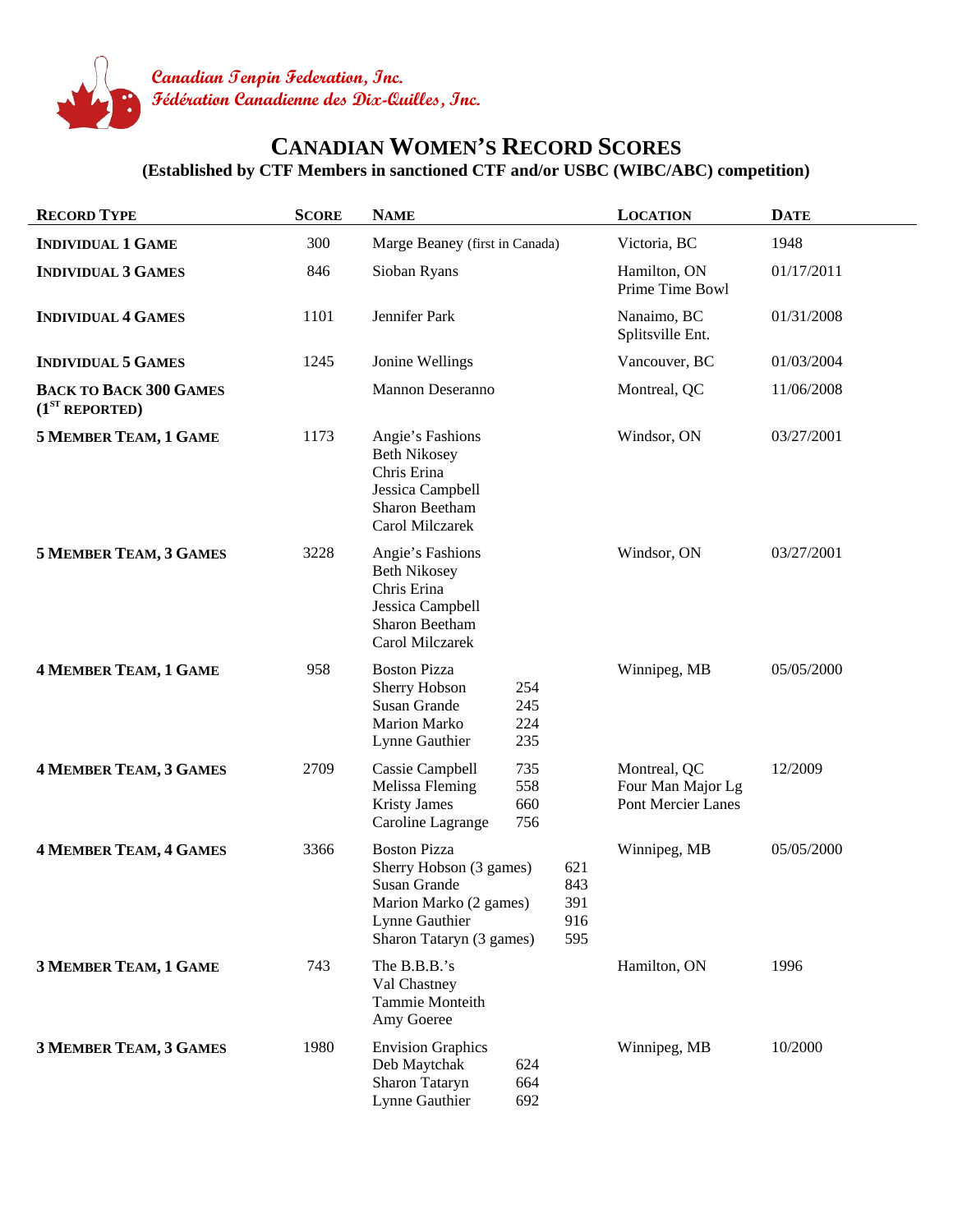| <b>RECORD TYPE</b>                  | <b>SCORE</b> | <b>NAME</b>                                                                  |                   | <b>LOCATION</b> | <b>DATE</b> |
|-------------------------------------|--------------|------------------------------------------------------------------------------|-------------------|-----------------|-------------|
| <b>3 MEMBER TEAM, 4 GAMES</b>       | 2678         | <b>Envision Graphics</b><br>Deb Maytchak<br>Sharon Tataryn<br>Lynne Gauthier | 849<br>902<br>927 | Winnipeg, MB    | 10/2000     |
| 2 MEMBER TEAM, 1 GAME               | 523          | Karen Collura<br>Connie Ward                                                 | 268<br>255        | Reno, NV        | 04/05/2003  |
| 2 MEMBER TEAM, 3 GAMES              | 1496         | Karen Collura<br>Connie Ward                                                 | 780<br>716        | Reno, NV        | 04/05/2003  |
| <b>INDIVIDUAL 9 GAME ALL-EVENTS</b> | 2145         | Jill Friis                                                                   |                   | London. ON      | 20/11/2011  |
| <b>10 GAME CTF QUALIFIER</b>        | 2351         | Jennifer Willis                                                              |                   | Vancouver, BC   | 2002        |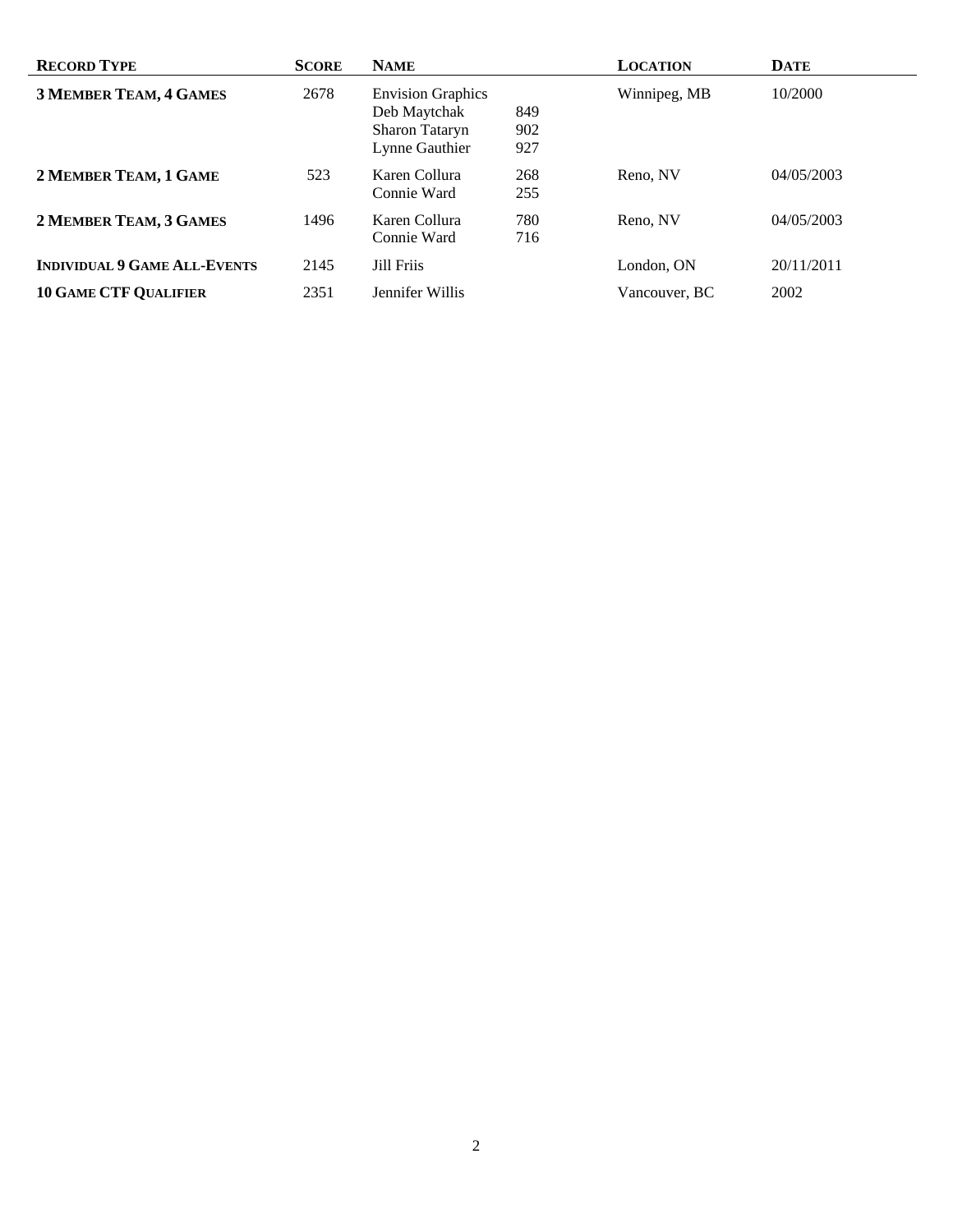

## **POINTAGES RECORDS CANADIENS FÉMININS**

**(réalisés par des membres de la FCDQ lors de compétition sanctionées par la FCDQ.WIBC/ABC)** 

| <b>TYPE DE RECORD</b>                               | <b>RECORD</b> | <b>NOM</b>                                                                                                                             | <b>ENDROIT</b>                                          | <b>DATE</b> |
|-----------------------------------------------------|---------------|----------------------------------------------------------------------------------------------------------------------------------------|---------------------------------------------------------|-------------|
| <b>1 PARTIE INDIVUELLE</b>                          | 300           | Marge Beaney (first in Canada)                                                                                                         | Victoria, BC                                            | 1948        |
| <b>3 PARTIES INDIVIDUELLES</b>                      | 846           | Sioban Ryans                                                                                                                           | Hamilton, ON<br>Prime Time Bowl                         | 01/17/2011  |
| <b>4 PARTIES INDIVIDUELLES</b>                      | 1101          | Jennifer Park                                                                                                                          | Nanaimo, BC<br>Splitsville Ent.                         | 01/31/2008  |
| <b>5 PARTIES INDIVIDUELLES</b>                      | 1245          | Jonine Wellings                                                                                                                        | Vancouver, BC                                           | 01/03/2004  |
| PARTIES DE 300 CONSÉCUTIVES<br>(PREMIÈRE RAPPORTÉE) |               | <b>Mannon Deseranno</b>                                                                                                                | Montreal, QC                                            | 11/06/2008  |
| <b>ÉQUIPE DE 5 MEMBRES - 1 PARTIE</b>               | 1173          | Angie's Fashions<br><b>Beth Nikosey</b><br>Chris Erina<br>Jessica Campbell<br>Sharon Beetham<br><b>Carol Milczarek</b>                 | Windsor, ON                                             | 03/27/2001  |
| <b>ÉQUIPE DE 5 MEMBRES - 3 PARTIES</b>              | 3228          | Angie's Fashions<br><b>Beth Nikosey</b><br>Chris Erina<br>Jessica Campbell<br>Sharon Beetham<br>Carol Milczarek                        | Windsor, ON                                             | 03/27/2001  |
| <b>ÉQUIPE DE 4 MEMBRES - 1 PARTIE</b>               | 958           | <b>Boston Pizza</b><br>Sherry Hobson<br>254<br><b>Susan Grande</b><br>245<br>224<br><b>Marion Marko</b><br>235<br>Lynne Gauthier       | Winnipeg, MB                                            | 05/05/2000  |
| <b>ÉQUIPE DE 4 MEMBRES - 3 PARTIES</b>              | 2709          | 735<br>Cassie Campbell<br>558<br>Melissa Fleming<br><b>Kristy James</b><br>660<br>Caroline Lagrange<br>756                             | Montreal, QC<br>Four Man Major Lg<br>Pont Mercier Lanes | 12/2009     |
| <b>ÉQUIPE DE 4 MEMBRES - 4 PARTIES</b>              | 3366          | <b>Boston Pizza</b><br>Sherry Hobson (3 games)<br>Susan Grande<br>Marion Marko (2 games)<br>Lynne Gauthier<br>Sharon Tataryn (3 games) | Winnipeg, MB<br>621<br>843<br>391<br>916<br>595         | 05/05/2000  |
| <b>ÉQUIPE DE 5 MEMBRES - 1 PARTIE</b>               | 743           | The B.B.B.'s<br>Val Chastney<br>Tammie Monteith<br>Amy Goeree                                                                          | Hamilton, ON                                            | 1996        |
| <b>ÉQUIPE DE 5 MEMBRES - 3 PARTIES</b>              | 1980          | <b>Envision Graphics</b><br>Deb Maytchak<br>624<br>Sharon Tataryn<br>664<br>Lynne Gauthier<br>692                                      | Winnipeg, MB                                            | 10/2000     |